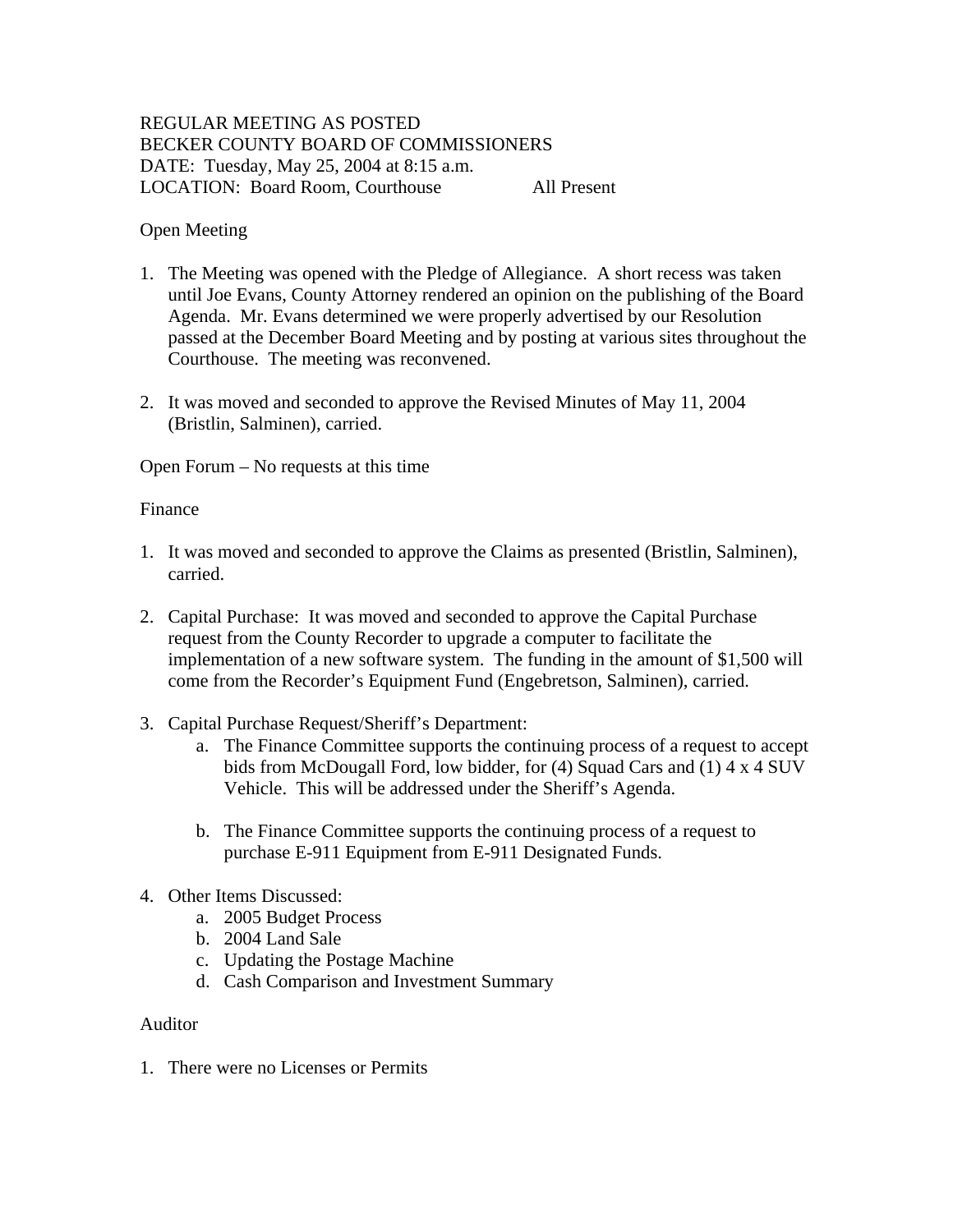2. It was moved and seconded to concur with the Natural Resources Committee to approve to sell Tax-Forfeit Parcel # E53-0002.000 to the City of Wolf Lake (Engebretson, Salminen), carried.

Parks and Recreation

- 1. It was moved and seconded to approve the Agenda with an addition (Salminen, Bristlin), carried.
- 2. It was moved and seconded to pass Resolution No. 05-04-2A, approving Becker County to act as Sponsoring Agent for Winter Wonderland and Wolf Pack Snowmobile Trails (Engebretson, Salminen), carried.
- 3. It was moved and seconded to pass Resolution No. 05-04-2B, Approval of ATV Trail Proposal from Forest Riders ATV Club and authorizes the Becker County Highway Engineer to sign the trail permit once final wording is agreed upon between the County Highway Engineer and the Forest Riders ATV Club (Engebretson, Salminen), carried.
- 4. As requested by the Detroit Lakes Regional Chamber of Commerce, discussions regarding the need for ATV Trails and/or an ATV Park in Becker County have begun. The Chamber and the DNR have been invited to the next Winter Trails Advisory Committee Meeting on June 7.
- 5. It was moved and seconded to enter into the Chilton Park/Bass Lake Public Access Agreement with the State of Minnesota where the State will furnish the County with (40) pre-cast concrete planks for the public access to Bass Lake in Shell Lake Township (Engebretson, Salminen), carried.
- 6. It was moved and seconded to authorize Chip Lohmeier to move ahead to replace the out house at Middle Cormorant Beach as it was burned down (Engebretson, Bristlin), carried.

### Assessor

It was moved and seconded to approve the following Abatements:

### 2004 Tax Payable

| Parcel #    | Twn/Cty     | Amount | Reason    |
|-------------|-------------|--------|-----------|
| 02.0321.011 | Audubon     | \$554  | Homestead |
| 06.0833.225 | Cormorant   | 428    | Homestead |
| 17.0246.000 | Lake Eunice | 424    | Homestead |
| 21.0117.000 | Osage       | 982    | Homestead |
| 21.0281.000 | Osage       | 186    | Homestead |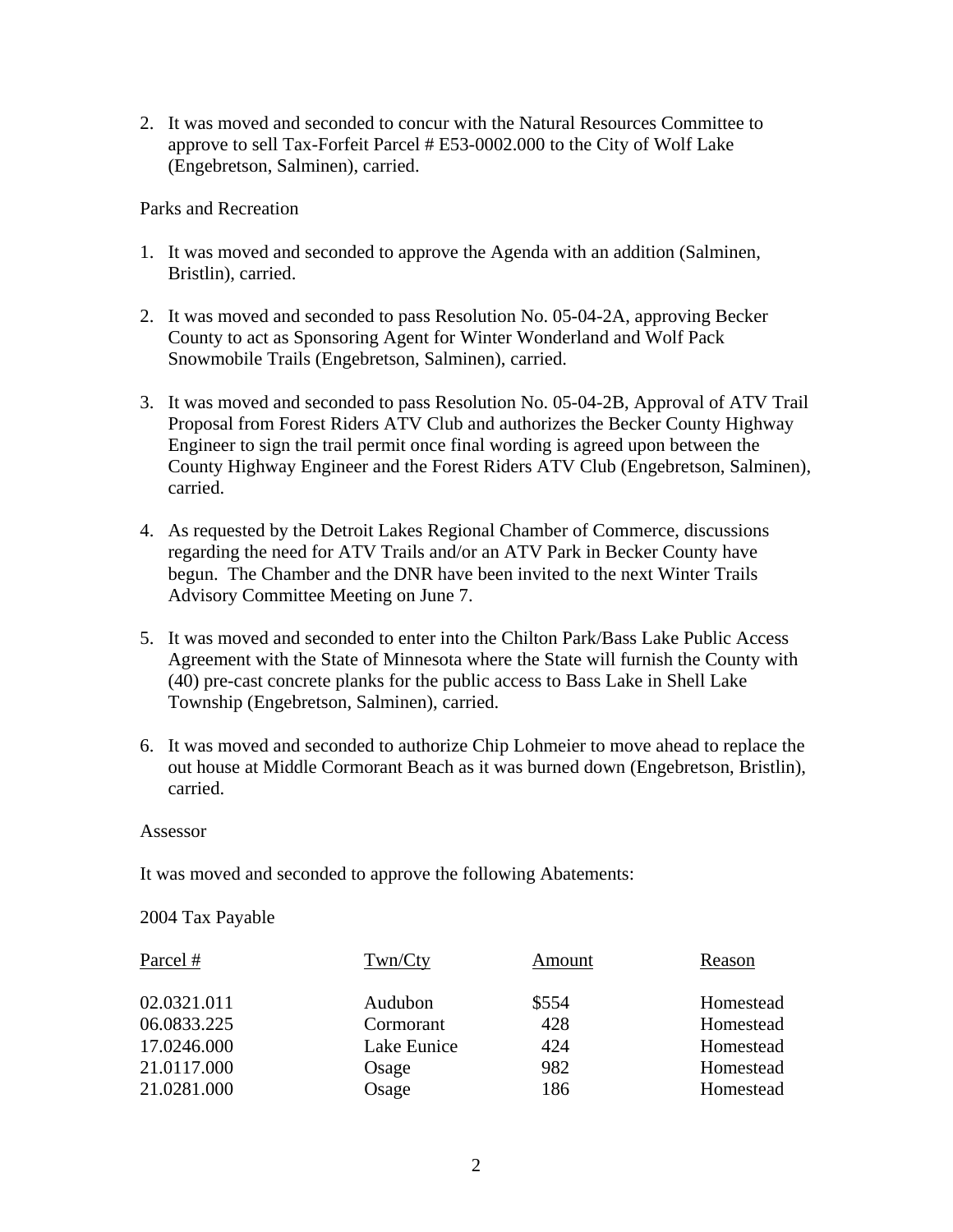| 49.0871.258 | Detroit Lakes | 216 | Homestead |
|-------------|---------------|-----|-----------|
| 51.9015.000 | Lake Park     | 662 | Error     |

## **Sheriff**

- 1. It was moved and seconded to accept the bids from McDougall Ford, low bidder, for the purchase of (4) Patrol Cars and (1) 4x4 Panel Unit in the amount of \$105, 536 (Bristlin, Seaberg), carried.
- 2. It was moved and seconded to approve the update of E-911 Equipment and Software in the amount of \$18,409.31, plus an additional amount of \$4,750 for Licenses and Support (Bristlin, Salminen), carried.

## Human Services

- 1. It was moved and seconded to approve the Agenda as amended (Salminen, Bristlin), carried.
- 2. An update was given on the Transit Building to be located at the Fair Grounds.
- 3. It was moved and seconded to approve submitting the Diversionary Work Program Policy to the State for approval. The proposal would be to contract with Rural Minnesota CEP to provide these services (Salminen, Bristlin), carried.
- 4. It was moved and seconded to approve to send a proposal to the state to use funds to assist working families with emergency job related costs (Salminen, Bristlin), carried.
- 5. It was moved and seconded to approve the Adult Mental Health Grant Renewal Agreement for Calendar Years 2004 and 2005 (Salminen, Bristlin), carried.
- 6. It was moved and seconded to approve the Transit Claims (Bristlin, Salminen), carried.
- 7. It was moved and seconded to accept the Public Assistance Applications (Bristlin, Salminen), carried.
- 8. It was moved and seconded to approve the Human Services Claims (Salminen, Bristlin), carried.

### Highway

1. It was moved and seconded to pass Resolution No. 05-04-2E, entering into MN/Dot Agreement No. 86377 with the State of Minnesota, Department of Transportation (Salminen, Bristlin), carried.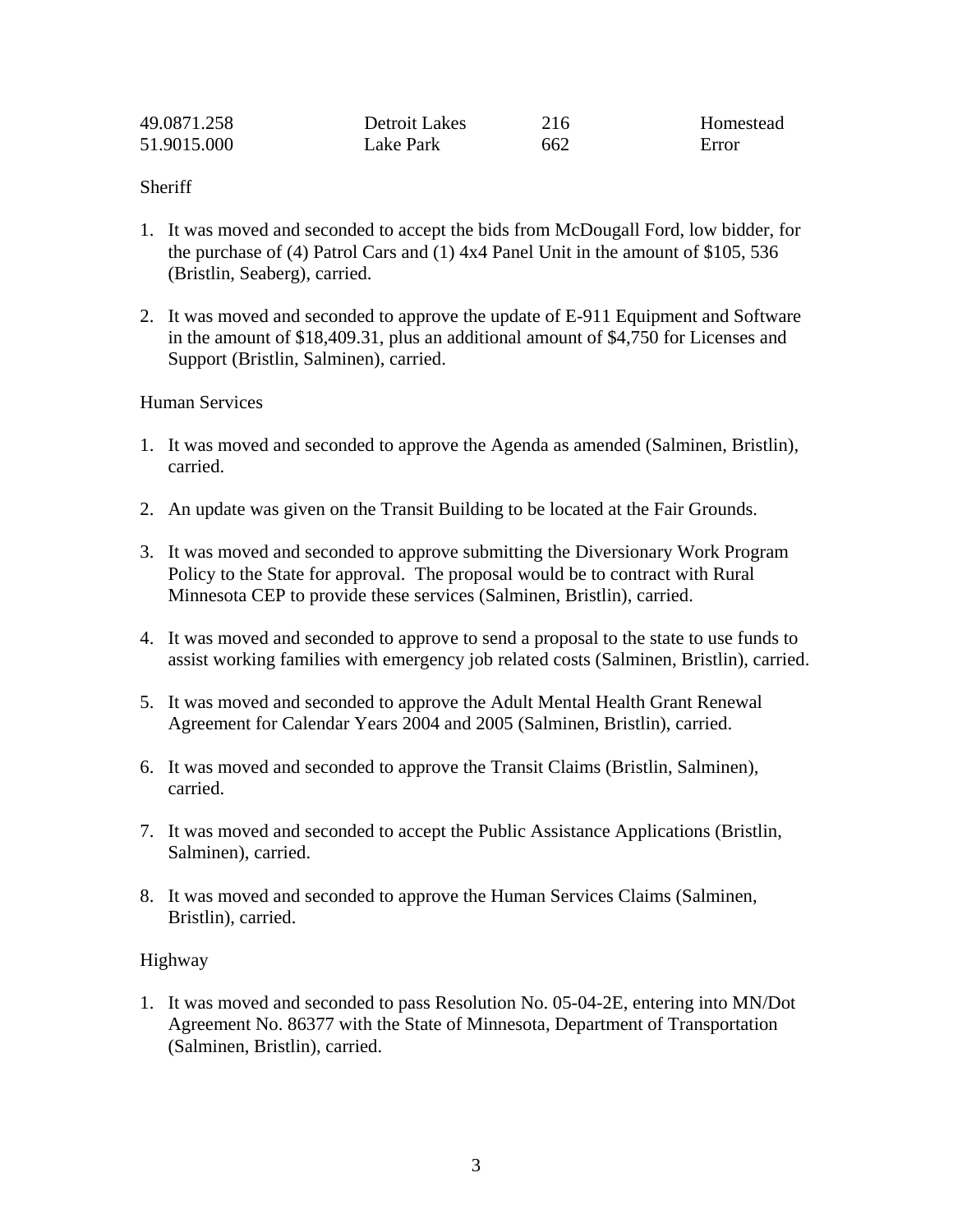## Planning & Zoning

- 1. It was moved and seconded to pass Resolution No. PZ 05-04-2C, based on the fact that the Board of Commissioners declare the need for an EAW on the Bambi Estates Owners Association Planned Unit Development located in Sections 3 & 4, Toad Lake Township (Engebretson, Salminen), carried.
- 2. It was moved and seconded to approve an EIS for the gravel extraction in accordance with the Statutes so long as Becker County began the process within sixty days of agreement (Salminen, Bristlin) carried. Motion was amended and approved to include that Wenck Associates, Inc. be hired to prepare the EIS.
- 3. Planning Commission Minutes (PC) of May 18, 2004:
	- 1) First Order of Business: Old Business postponed from the April 20, 2004 Meeting, Contractor's Leasing. It was moved and seconded to concur with the findings and recommendations of the PC to approve the conditional use permit for gravel extraction as outlined in the plan submitted to the Zoning Office and with the modifications/conditions set forth in Contractor's Leasing letter dated May 7, 2004 and excepting condition #5 as requested in Stacy Odegaard's letter to Patricia Johnson dated May 24, 2004 discussing the Buffer Area for Stacy Odegaard and the possibility of planting two rows of trees along the South and West borders of Stacy's property (Bristlin, Engebretson), carried.
	- 2) Second Order of Business: Old Business postponed from the April 20, 2004 meeting; Cormorant Park Place. It was moved and seconded to concur with the findings and recommendations of the PC to approve the change of zone from agricultural to high density residential and approve a conditional use permit for a planned unit development consisting of 28 units (Bristlin, Salminen), carried.
	- 3) Third Order of Business: Larry Geiselhart, Lake Eunice Twp. It was moved and seconded to concur with the findings and recommendations of the PC to deny a conditional use permit to allow a garage to exceed the 18 ½ ft. height restriction and storage above the garage based on the fact that a reasonable garage can be constructed meeting the requirements of a detached garage as outlined in the Zoning Ordinance and the Zoning Ordinance prohibits second stories on detached garages (Engebretson, Salminen), carried.
	- 4) Fourth Order of Business: Central Specialties, Round Lake Twp. It was moved and seconded to concur with the findings and recommendations of the PC to approve a conditional use permit for gravel extraction, processing and storage as outlined in their operations plan submitted to the Zoning Office based on the fact that it does meet the criteria of the Zoning Ordinance (Engebretson, Bristlin), carried.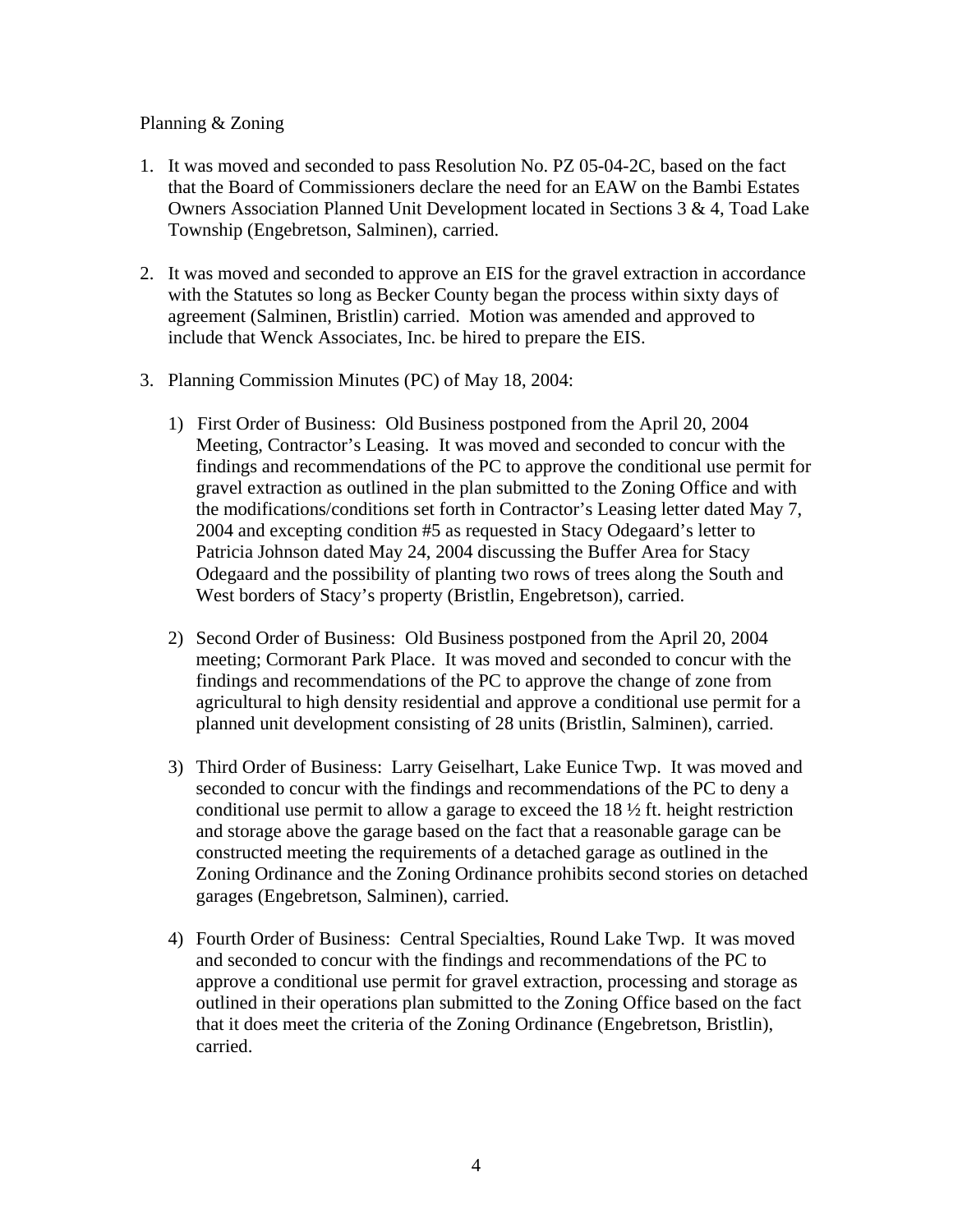- 5) Fifth Order of Business: Central Specialties. Pine Point Twp. It was moved and seconded to concur with the findings and recommendations of the PC to approve a conditional use permit to allow gravel extraction, processing, storage and a temporary hot mix plant as outlined in their operations plan submitted to the Zoning Office based on the fact that it does meet the criteria of the Zoning Ordinance (Salminen, Bristlin), carried.
- 6) Sixth Order of Business: Thomas Hauglid, Height-of-Land Twp. It was moved and seconded to concur with the findings and recommendations of the PC to approve the change of zone from agricultural to residential and to approve the certificate of survey for three tracts of land based on the fact that it does meet the criteria of the Zoning Ordinance and Subdivision Ordinance and with the stipulation that Tract C does not have an easement for lake access or riparian rights (Bristlin, Salminen), carried.
- 7) Seventh Order of Business: Kip Moore. Withdrawn.
- 8) Eight Order of Business: Marjorie Ley, Lake View Twp. It was moved and seconded to concur with the PC findings and recommendations to approve the change of zone from agricultural to high density residential based on the fact that the property is located within the two mile extraterritorial limits of the City of Detroit Lakes and it would be compatible with the City (Bristlin, Seaberg), carried. Salminen voting nay, Engebretson voting nay. Winter voting yea.
- 9) Ninth Order of Business: Steve Mattson, Lake Park Twp. It was moved and seconded to concur with the PC findings and recommendations to approve a conditional use permit to allow extraction of material as outlined in the operations plan submitted to the Zoning Ordinance based on the fact that the use would not be detrimental to the area (Salminen, Bristlin), carried.
- 10) Tenth Order of Business: Kent Disse, Detroit Twp. It was moved and seconded to concur with the findings and recommendations of the PC to approve a conditional use permit to allow commercial storage, office space and a retail rental center in an agricultural district based on the fact that it is compatible with the surrounding area and it would utilize existing structures (Salminen, Bristlin), carried.
- 11) Eleventh Order of Business: The tentative agenda of the next Informational Meeting is scheduled for Thursday, June 10, 2004 at 8:30 a.m. at the Planning and Zoning Office.
- 4. An update was given on the Forest Management Road Policy by Patty Johnson, Planning & Zoning.

The meeting was recessed for a ruling from the County Attorney about holding the Public Hearing of the METH Lab Ordinance. It was determined by the County Attorney that all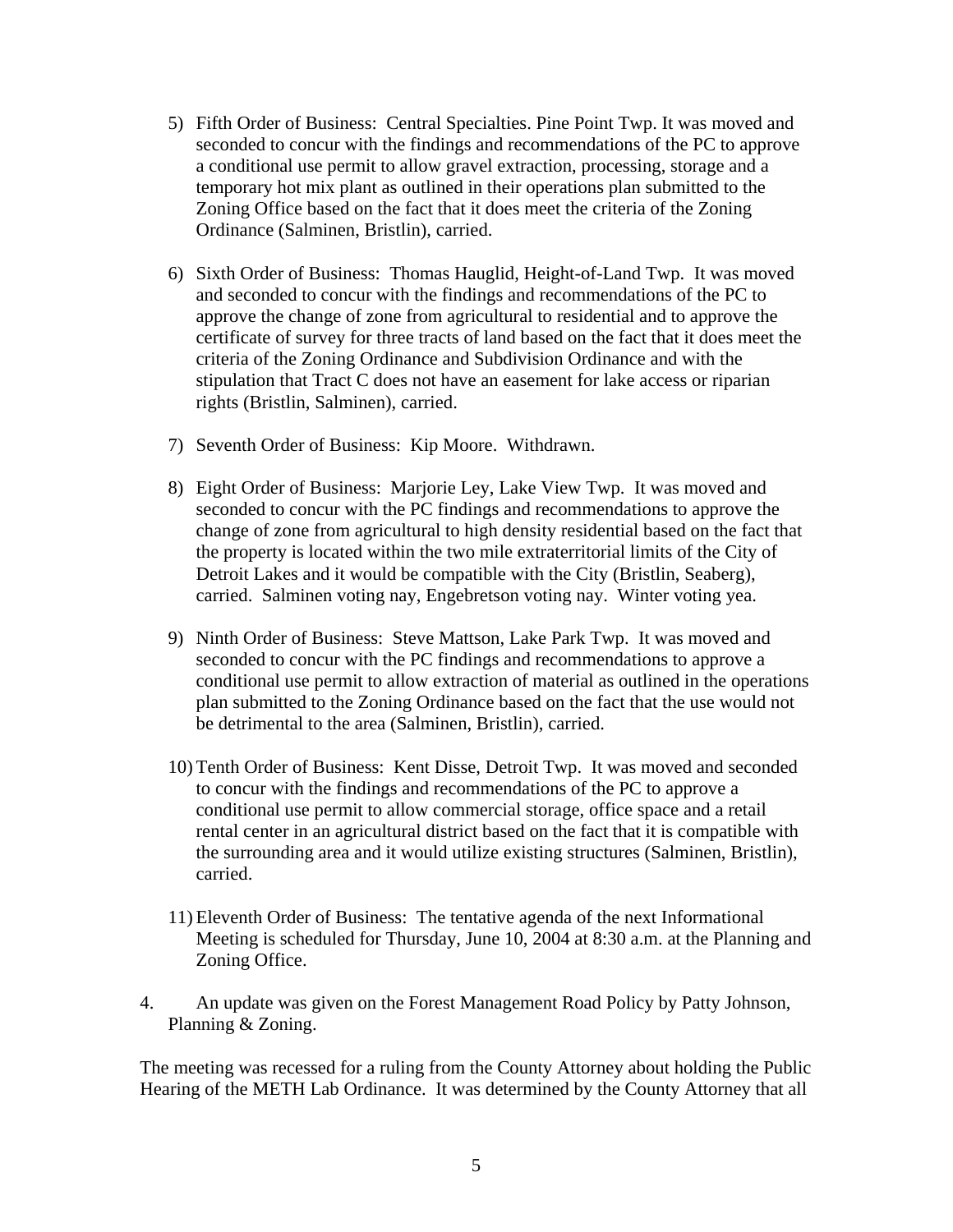is in order to hold the Public Hearing as the legal notice need be published one time and this was done. The meeting is re-convened.

**Commissioners** 

- 1. Reports & Correspondence
- 2. Appointments:
	- a. It was moved and seconded to appoint Ray Vlasak and Dave Jones to the Park Board (Engebretson, Salminen), carried. Commissioner Salminen asked if we can think about combining the NRM Committee and the Park Board. Commissioner Winter suggested that once a year they should meet together.
- 3. Approve Attendance at Upcoming Meetings:
	- a. Negotiation Training, Thursday, May 27, 2004 from 8:30 a.m. to 4:30 p.m. at the Graystone Building
	- b. Multi-County Transition Meeting, Mahnomen, date and time to be determined.
- 4. Commissioner Engebretson presented a plaque to Commissioner Salminen from Lakeland Mental Health for serving 1-year.
- 5. The Human Services Building Project was review by Brian C. Berg, County Administrator.
- 6. First Motion. It was moved and seconded to proceed with the selection process for the County IT Director's Position (Salminen, Bristlin).
- 7. Second Motion. It was moved and seconded to approve, upon the recommendation of the committee, to employ the selected IT Director as soon as possible (Salminen, Bristlin), carried.
- 8. It was moved and seconded to reconsider the First Motion to approve continuation of the selection process with approval to employ as soon as the County Administrator has completed background and is satisfied with the results (Bristlin, Salminen), carried.
- 9. It was moved and seconded to re-consider the second motion and open up the question (Salminen, Bristlin), carried. It was moved and seconded to vote down or defeat the second motion. Roll call was taken. Seaberg voting nay; Engebretson voting nay; Salminen voting nay; Winter voting nay; and Bristlin voting nay. Motion defeated.